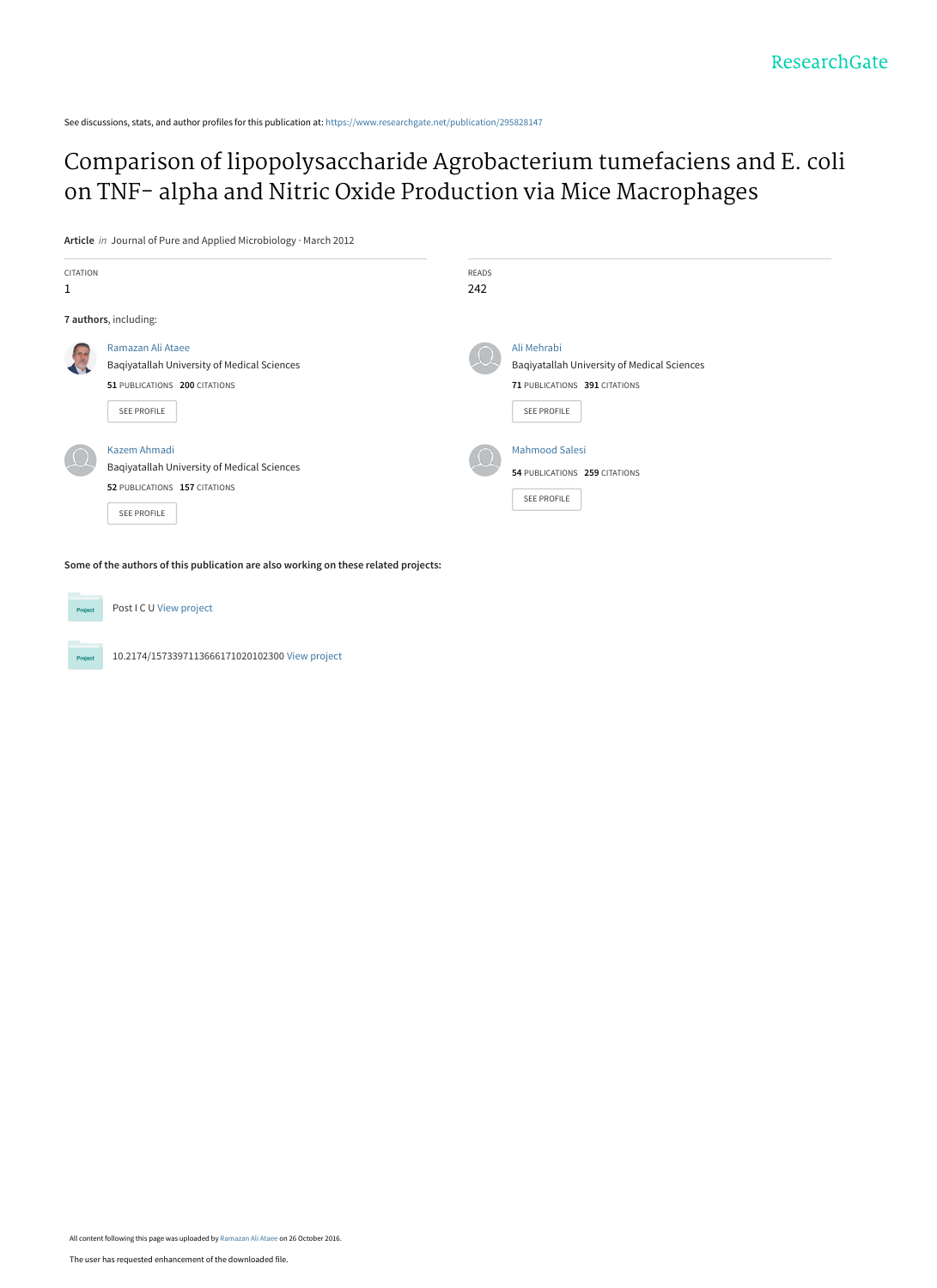# **Comparison of lipopolysaccharide** *Agrobacterium tumefaciens* **and** *E. coli* **on TNF-** α **and Nitric Oxide Production via Mice Macrophages**

# **Ramezan Ali Ataee1 , Jalaledin Darakhshanpore5 , Ali Mehrabi-Tavana2 , Kazem Ahmadi3 , Akram Aidei4 , Mahmode Salesi1 and Mohammad Hosein Kalantar Motamedi6**

1 Therapeutic Microbial Toxin Research Center, and Department of Medical Microbiology, Faculty of Medicine, Baqiyatallah University of Medical Sciences, Tehran, Iran. 2 Health Management Research Center, and Department of Medical Microbiology, Faculty of Medicine, Baqiyatallah University of Medical Sciences, Tehran, Iran. 3 Molecular Biology Research Center, and Department of Immunology, Faculty of Medicine, Baqiyatallah University of Medical Sciences, Tehran, Iran. 4 Department of Microbiology, Science and Technology Branch, Azad University, Tehran, Iran 5 Ph.D. student, Department of Microbiology, Science and Technology Branch, Azad University, Tehran, Iran.

6 Trauma Research Center, Baqiyatallah University of Medical Sciences, Tehran, Iran.

(Received: 14 June 2011; accepted: 26 August 2011)

**The purpose of this study was to isolate and purify lipopolysaccharide (LPS) from** *A. tumefaciens* **and** *E. coli* **and compare its ability to produce nitric oxide and TNFa in peritoneal mice macrophages. We isolated and purified LPS from** *A. tumefaciens* **and** *E.coli***. The endotoxin activity of LPS extracted from** *A. tumefaciens* **and** *E.coli* **were examined via the Limulus Ambocyte Lysate Test (LALT). The effects of different concentrations of lipopolysaccharides were assayed on mice macrophages as stimuli to produce nitric oxide and TNF- a production. Then, they were measured by Griess and Enzyme Linked Immunosorbent Assay respectively. Data were analyzed by SPSS version 19.0. Using the Westphal method LPS can be isolated from both aforementioned Gram negative bacteria. The results suggest that the quantity of extraction and purification of LPS from** *A. tumefaciens* **and** *E. coli* **was dependent on culture volumes; 5 to 10 mg of LPS can be obtained from 1 liter of 24 hour culture respectively. The results indicate that the stimulating effects of 500 ng/ml LPS concentration extracted from** *E. coli* **has the same effect as 1000 ng/ml concentration of LPS** *A. tumefaciens***.** *E. coli* **LPS was more effective in stimulating production of TNF-**α **and to produce nitric oxide. The findings of this study suggest that the effect of 1000 ng LPS from** *A. tumefaciens* **was equal to 500 ng LPS from** *E.coli* **in stimulating macrophages to produce nitric oxide. This demonstrated that the immunomodulatory effect with less toxicity.**

**Key words:** Macrophages, nitric oxide, TNF-α, LPS, *A. Tumefaciens* and *E.coli.*

Recent studies have shown that using safe biological adjuvants such as MPL, a derivative of endotoxins, have therapeutic effects for bacterial and viral infections as well as in animal cancer<sup>1-4</sup>. However, to reduce the toxicity and complement activation of bacterial endotoxins, retaining immunoajuvant properties and ability to stimulate macrophages is desirable<sup>5,6</sup>. Some methods have

<sup>\*</sup> To whom all correspondence should be addressed. Tel.: +21- 88067969, Fax: +21- 88039883 E-mail: ataee@bmsu.ac.ir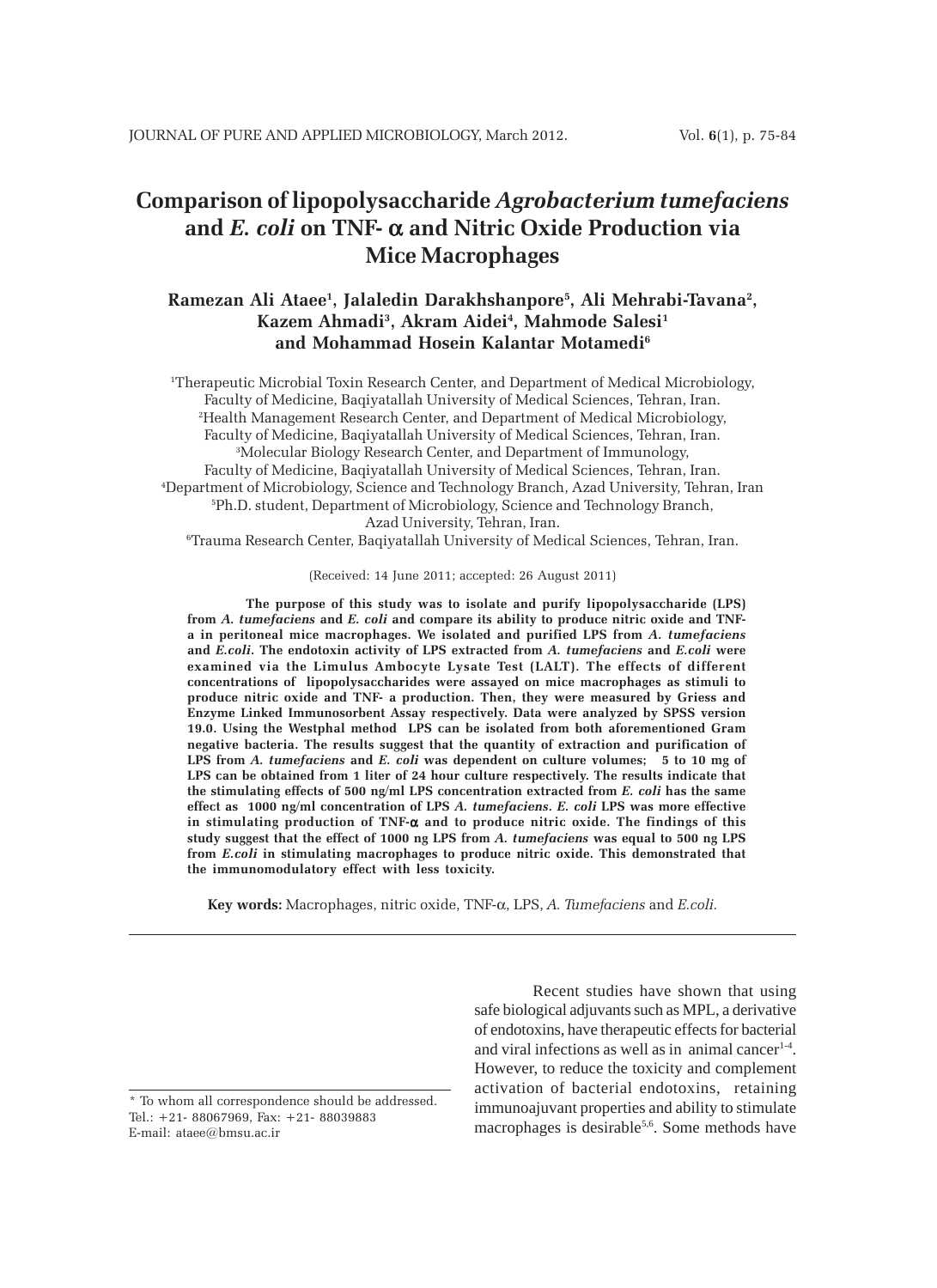developed forming LPS mutations creating endotoxins without toxicity<sup>6,7</sup>. Such mutations include novel LPS species that are more suitable for human vaccines<sup>8</sup>. Studies show that the toxic properties of lipid A can be removed without eliminating immunomodulating activity. In addition, certain forms of lipid A can overcome immunologic lesions of immunodeficient and hyporesponsive animals<sup>9</sup>. Some investigators have reported the advantages and therapeutic potential of endotoxin antagonists<sup>10</sup>. They have shown that inactive disaccharide analogs of lipid A the essential structure of LPS, may act as LPS antagonists effective against septic shock induced by Gram-negative bacteria endotoxins<sup>11</sup>. Popa showed that, *Bartonella quintana* LPS is a natural antagonist of toll- like receptor 4 (TLR4). Based on microarray studies they revealed that LPS of *Bartonella quintana* blocked the interaction of *E.*  $\text{coll}$  LPS with TLR4 in transfected cell lines<sup>12</sup>. Significant differences in endotoxin structure are seen in Gram-negative bacteria explaining different biological activities (including different ability to trigger the adaptative immune response) $13,14$ .

Most of these studies have been devoted to endotoxin isolated from human pathogenic bacteria disregarding pathogenic bacteria from plants. Considering that the plant pathogenic bacteria are not capable of causing disease in human. it assumed that isolated endotoxins from plant pathogenic bacteria have lower toxicity. Thus, we sought to isolate and purify LPS from *A. tumefaciens* and *E. coli* to assess their impact on nitric oxide and TNF-α production by macrophages in mice.

#### **MATERIALS AND METHOD**

#### **Bacterial strains**

*Agrobacterium tumefaciens (A. tumefaciens)* strain LB 4404 and *E. coli* strain ATCC 3521 (Tarbiat Modaress University, Iran) were acquired. *Agrobacterium tumefaciens* was cultured at 28°C in liquid shake culture (150 rpm) in 5 liters of fresh sterilized broth medium (Tryptone 5g/l ,yeast extract 1g/l, nutrient broth 5g/l, sucrose 5g/l, Mg so4 with 7H2O 0.49g/l) for 32 hours.

*E. coli* was also grown in 5 liters of BHI broth at 37°C for 24 hours. Bacterial cells were then harvested by centrifugation (5000 rpm for 10 min

*J. Pure & Appl. Microbiol.,* **6**(1), March 2012.

at 4°C). The cell pellets were washed with cold phosphate-buffered saline (PBS), pH 7.4 and centrifuged (5000 rpm for 10 min at 4°C) twice. **LPS extraction**

Harvested bacterial cell pellets were resuspended in 50ml of sterilized distilled water. The hot phenol/water method was used to extract LPS. This method was previously described by Westphal et al <sup>15, 16</sup>. First, 90% phenol- water mixture was prepared and kept in water bath at 68°C. A solution of 90% phenol (w/v) was made via adding 10.8 g of crystalline phenol (newly opened bottle) to a 250-ml graduated balloon and adding 1.2 ml of double-distilled water (prewarmed to 68°C) to bring the volume to 12 ml. The graduated cylinder in the 68°C water bath was and stirred (the phenol crystals liquefy at the 68°C temperature). An equal volume of hot 90% phenol was added to the cell pellet (1g/ 10 ml) suspended and stirred at 68°C for 25 min in a shaking water bath. After that, centrifugation was carried out (8000 rpm for 20 min). Three distinct layers appeared which contained a clear upper layer (aqueous phase), a yellowish lower layer (phenolic phase) and a milky color solid phase. The aqueous upper phase was accumulated in two 50 ml falcon tubes and centrifuged again for removal of debris. The supernatant of this step were dialyzed in sacks with 12000 MW cut off (Dialysis Sacks, Cat No 250-7u, Lot 10H-6134. Sigma) against distilled water at room temperature for 5 days until all the liquid phenol was depleted. The dialyzed solutions were sterilized by 0.45 µm filter and were kept refrigerated as crude LPS.

#### **Purification of crude LPS**

To reduce contamination of RNA, DNA and proteins, the crude LPS were treated by 40µl DNase I (1u/µl)and 60µl RNaseA at 37°C for 15 min then 50µl proteinase K (20 µg/ml) was added and incubated at 60°C for 60 min (all enzymes from Fermentas). Next 15 ml pretreated LPS solutions were poured in poly-allomer tubes (14×95mm) and ultracentrifugated at 100000 ´g at 4°C for 4 hours (Beekman-Optima LE-80 K). The supernatants were discarded and the gelly sticky precipitates at the bottom of the tubes resolved by 5ml PBS and then were lyophilized. The purity and estimated molecular weight of the LPS was determined using SDS-PAGE (electrophoresis was carried out at 120 *m*v for 60 min). The slob gel was stained using colloidal Coomassie brilliant blue G-250.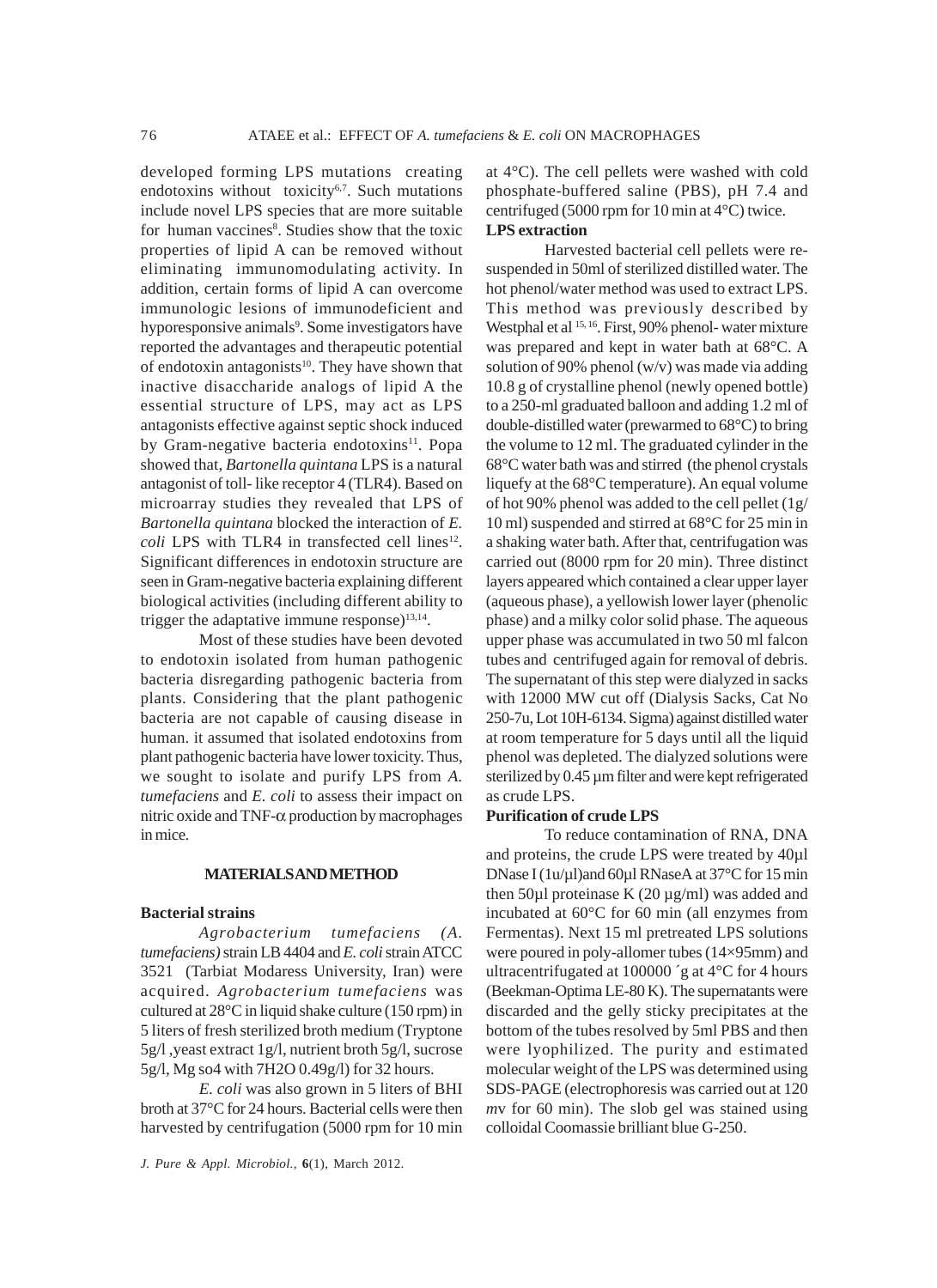During the various stages of extraction and purification of LPS, by Nano- Drop (Thermo Scientific NanoDrop 2000 Spectrophotometer USA LTD) the absorbance was measured at 200 to 800 nm with a limited amount of impurities.

## **Limulus amebocyte lysate test (LALT)**

Detection and quantization of isolated LPS from *A. tumefaciens* and *E. coli* were performed by using LAL reagent (PyroMed: Lot No 0409240) and control standard endotoxin *E. coli* strain 0111: B4 (Lot No 0505162, PyroMed Co Ltd Iran). The gel clot LALT method was conducted. In this procedure the LAL reagent was mixed with the test specimen and promptly incubated; the mixture was left undisturbed for 60 minutes at 37**°** C.

# **Determination of endotoxic activity of LPS**

The gel-clot LAL (Limulus Amebocyte Lysate) method was used for determination of endotoxic activity of extracted LPS. At first serial ten-fold dilutions of the specimens were prepared by apyrogenic distilled water and the endotoxin activities were analyzed .Then two serial diluted specimens which showed positive and negative appearances (end point) were selected and serial two-fold dilutions of positive specimens were prepared and end point in gel- clot formation was determined. The *E.coli* 0111 B4 standard endotoxin as a positive control and negative control apyrogenic distilled water was used in every test. Experiments were performed with adding 0.2ml of each test specimens to Ambocyte Lysate tubes and mixed gently until the contents dissolved; then the reaction tubes were placed in a 37°C water bath for 60 min. A positive -result was deduced by formation of a gel clot capable of maintaining its integrity when the test tube is inverted. The sensitivity of used LAL-kits was 0.06 EU/ml of endotoxin units.

### **Macrophage preparation**

To prepare peritoneal macrophages<sup>17-19</sup>, 25 male BALB/C mice with mean weight 20 to 30 g were divided into five groups of five. Each group of mice was anesthetized with diethyl ether and then killed through the spinal cord. Then the mice were placed in 70 % ethanol for one minute. Then the abdominal area of animal was dried by sterile gauze. The abdominal skin was brought up by forceps and a slot was created with a scissor. After that, 10 ml cold phosphate buffer was injected into the peritoneum cavity. The abdominal skin on the peritoneum areas was massaged three to four times. The injected liquid was drawn using a Pasteur pipette and collected in a sterile container. From 10 ml of buffer injected into the peritoneum of mice, 5 ml of liquid containing macrophages was recovered. This cell suspension was centrifuged (1000 rpm, 3 minutes at room temperature). Supernatant was decanted and 20 ml culture medium (RPMI containing 10 percent calf serum and antibiotics) was added to the cell pack. This operation was repeated twice. By using trypan blue dye, the vital cell counting was carried out. The 100 µl of macrophage suspension with 100 µl trypan blue solution were mixed. Then a drop of it placed on the slide Neobar which was covered with glass and the live cells were counted. Finally, 104 cells/ml were obtained. Then 1ml of macrophage suspension was added into to each well of 48-well micro titer plate and incubated it for three hours. In this manner adherence of the macrophages to the bottom of the wells were monitored. The supernatant was decanted and the wells were washed three times using warm PBS. Then, 1 ml of cell culture medium (containing 10 % calf serum and 1% pensterp) was added and incubated it for 4 hours at 37 $\degree$  C and 5 percent CO<sub>2</sub>. Finally, the supernatant was decanted slowly. The macrophages sticking to the floor were retained and the others were removed. The plates were used for subsequent testing.

#### **Macrophages treated with LPS**

Different concentrations of each LPS (62.5ng/ml, 125ng/ml, 250ng/ml, 500ng/ml and 1¼g/ ml) were added to each of the three rows of 24 well micro titre plates containing at least  $10<sup>4</sup>$ macrophage cells/well. In addition, three rows of wells without LPS served as negative controls and three rows of wells with reference LPS served as positive controls. Three rows of wells containing only RPMI with %10 FBS and %1 antibiotics served as blank controls. Then, the plates were incubated for 24 hours under sterile conditions at 37 $\degree$  C and 5 % CO<sub>2</sub> incubator. After that, the supernatant of each well was decanted; centrifuged and the nitrite (Nitric Oxide) measurements were performed.

#### **Nitric Oxide measurement**

Nitric Oxide was measured according to Griess methed [20- 22] with a minor modification. According to this protocol the following reagents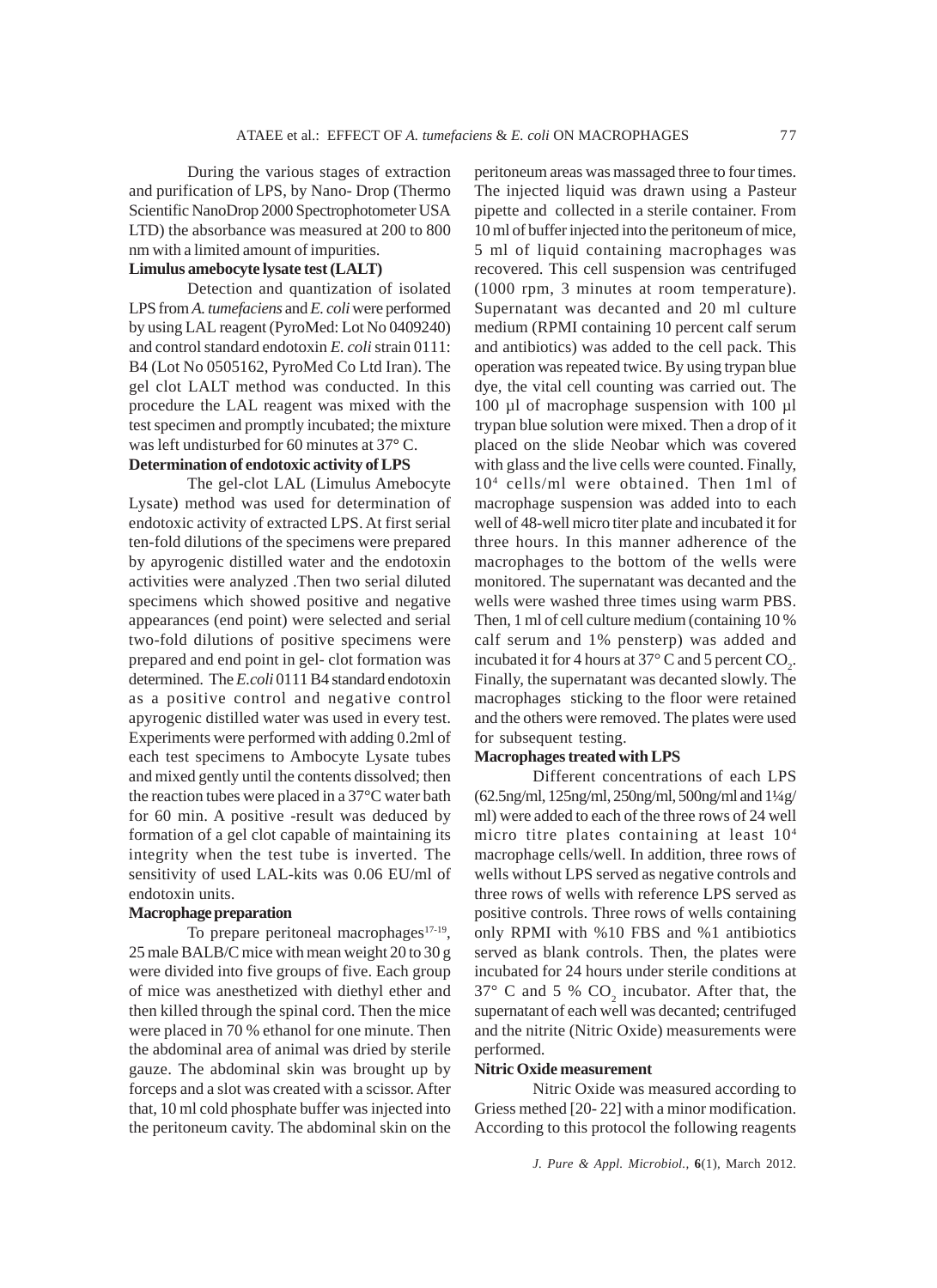were prepared:

- 1 Sulfanilamide solution 2% (w/v); dissolution of 1 g sulfanilamide in 5 ml phosphoric acid
- 2 N-1-napthylethylenediamine dihydrochloride (NED); dissolution of 0.01 g of the component in 10 ml D.w or RPMI 1640 culture media
- 3 Vanadium chloride solution H: dissolution of 8 mg of this compound in 1*M* hydrochloric acid (Vanadium chloride solution should be kept in dark color bottle at 4 ° C maximum for two weeks).

Sodium nitrite standard solutions with concentrations of 0, 20, 40, 60, 80 and 100 micro molar were prepared by using sequential dilution.

The nitrite (NO) measurement was performed on ELISA plates in a 100 µl sample or nitrite standard solution. Then 100 µl vanadium chloride solution was added. In addition, 50 µl NED and 50 µl Sulfanilamide solution was added respectively. In a row plate as blank wells, 100 µl vanadium chloride solutions, 50 µl hydrochloric acid 5% and 50 µl D.W were added. After adding the above materials, the plates were incubated at 37 ° C for 30 to 45 minutes. Then the optical density of dye formed was measured at 540 nm wave length. The blank well absorption values were subtracted from the standard or sample value and by using standard curve obtained samples and the concentrations of nitrite were calculated.

#### **TNF-** α **measurement**

The amount of TNF-α production in culture supernatant of macrophages treated with various concentrations of lipopolysaccharides was performed by using the ELISA Kit specific for the mice TNF- $\alpha$  (BM607/2) measurement. The results of nitric oxide and TNF- $\alpha$  measurement were analyzed with SPSS version 19.0.

#### **RESULTS**

The results of cultured *A. tumefaciens* and *E.coli* showed the total wet weight of 5 liter centrifugal sediments were 16.86 gram (3.37 g/l) and 21.23 gram (4.24 g/l) respectively. The average yield of available extracted LPS was 5 and 10 mg/l of purified material monitored at 220 *nm* wavelength absorbance. As shown in Fig1, proteins and nucleic acid contamination (see the peak two; in part A and C Fig1) were treated by enzymes (DNase,

*J. Pure & Appl. Microbiol.,* **6**(1), March 2012.

RNase and Protienkinase K). The LPS purification results indicated that the proteins and nucleic acid diminished almost completely (see part B and D Fig1).

However, the results suggest that the quantity of extraction and purification of LPS from *A. tumefaciens* and *E. coli* was dependant the culture volumes. Base on this study from 1 liter of 24 hours of culture 5 mg to 10 mg of LPS were obtained respectively.

The dose response test results showed a dilution of less than 1 microgram per milliliter of LPS provoked the macrophage response. Accordingly the final working dilution of 1000, 500, 250, 125.62, *ng*/ml of each LPS was prepared and used.

The result of preparation of mice peritoneal macrophages suggests that the injection of a cold phosphate buffer solution into the peritoneum cavity can isolate macrophages from the peritoneum. Injection of 10 ml of cold buffer recovered 5 ml macrophages suspension. However, the results of enumeration of macrophages suspension showed at least 10**<sup>5</sup>** cell/ml was obtained. The macrophage cell suspensions were washed using a centrifuge with RPMI culture medium to remove particles of fat. Then, further dilution of this suspension with  $10<sup>3</sup>$  or more per ml was prepared.

The endotoxin activity of the LPS extracted from *A. tumefaciens* and *E.coli* was examined by Limulus Ambocyte Lysate test (LALT). The results indicated that 200 µl of tenfold serial dilutions of each sample added to the lysates reference tubes formed a firm gel capable of maintaining its integrity when the test tube was inverted. This condition constituted a positive reaction. The end point of endotoxin activity was seen in 2.5x10-6 and 2x10-5 dilutions of LPS *E .coli* and *A. tumefaciens* respectively. Based on LALT the results showed that endotoxin activity of *A. tumefaciens* LPS was about 12.5 fold less than that for *E. coli* LPS.

The ANOVA analysis results demonstrated that measuring the amount of nitric oxide induced by LPS in macrophages was not significant (Table 1 part A: P < 0.697). However, the comparative results suggest that the amount of nitric oxide from macrophages treated with various concentrations of LPS with control samples have shown increases in nitric oxide concentration.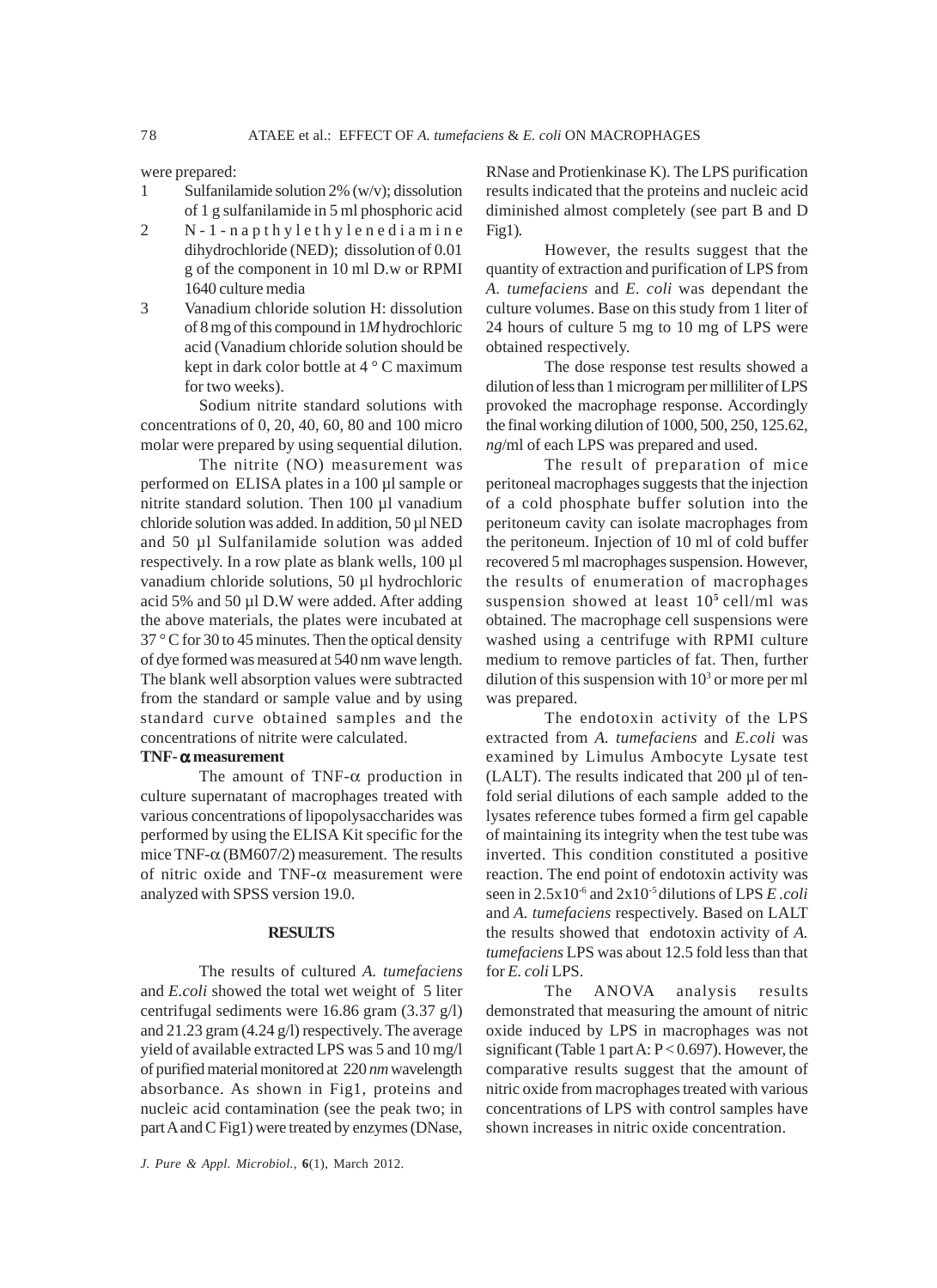The overall analysis of data from the measurement of TNF- $\alpha$  in particular was significant (Table 1 part  $B: P < 0.002$  ). Table 1 shows the effect of LPS on TNF-α production was significant (P <0.008). Similarly, the results suggest that the effect of LPS was significant ( $P < 0.013$ ). In addition, various concentrations of LPS on TNF-α production was significant over time  $(P<0.014)$ .

As, shown in Table 2 the stimulating effects of 500 ng LPS concentrations extracted from *E. coli* had influence (Part A) while, the concentration of 1000 ng of the toxin had the most effective influence in stimulating the production of TNF-α. However, the effects of various concentrations of LPS extracted from *A. tumefaciens* had lesser effects.

**Table 1.** The results of Univariate Analysis of Variance of the effects of different concentrations of extracted LPS on Nitric Oxide (part A) and TNF- α production from mouse macrophages

| Tests of Between-Subjects Effects<br>Part A: dependent Variable : Nitric Oxide |                            |                |                |                          |      |  |
|--------------------------------------------------------------------------------|----------------------------|----------------|----------------|--------------------------|------|--|
| Source                                                                         | Type III Sum<br>of Squares | df             | Mean<br>Square | F                        | Sig. |  |
| Corrected Model                                                                | .692a                      | 87             | .008           | 2.060                    | .000 |  |
| Intercept                                                                      | 3.064                      | л.             | 3.064          | 793.671                  | .000 |  |
| LPS.                                                                           | .003                       | 2              | .001           | .362                     | .697 |  |
| concen                                                                         | .029                       | 5              | .006           | 1.513                    | .190 |  |
| time                                                                           | .163                       | $\overline{c}$ | .082           | 21.164                   | .000 |  |
| $LPS * concen$                                                                 | .036                       | 10             | .004           | .931                     | .508 |  |
| $LPS * time$                                                                   | .022                       | 4              | .005           | 1.405                    | .236 |  |
| concen * time                                                                  | .039                       | 10             | .004           | .998                     | .449 |  |
| LPS $*$ concen $*$ time                                                        | .078                       | 20             | .004           | 1.016                    | .449 |  |
| Error                                                                          | .494                       | 128            | .004           | $\overline{\phantom{a}}$ | -    |  |
| Total                                                                          | 4.250                      | 216            |                |                          |      |  |
| Corrected Total                                                                | 1.186                      | 215            |                |                          |      |  |

a. R Squared = .583 (Adjusted R Squared = .300)

Tests of Between-Subjects Effects

Part B: Dependent Variable: TNF- α

| Source                  | Type III Sum<br>of Squares | df             | Mean<br>Square           | F                        | Sig. |
|-------------------------|----------------------------|----------------|--------------------------|--------------------------|------|
| Corrected Model         | $3.336^{\circ}$            | 67             | .050                     | 10.998                   | .000 |
| Intercept               | 10.558                     | 1              | 10.558                   | 2331.787                 | .000 |
| <b>LPS</b>              | .067                       | $\overline{c}$ | .034                     | 7.445                    | .008 |
| concen                  | .054                       | $\overline{2}$ | .027                     | 5.968                    | .016 |
| time                    | 1.145                      | 3              | .382                     | 84.257                   | .000 |
| $LPS * concen$          | .034                       | $\overline{4}$ | .009                     | 1.880                    | .179 |
| $LPS * time$            | .092                       | 6              | .015                     | 3.393                    | .034 |
| concen * time           | .119                       | 6              | .020                     | 4.386                    | .014 |
| LPS $*$ concen $*$ time | .081                       | 12             | .007                     | 1.500                    | .247 |
| Error                   | .054                       | 12             | .005                     | $\overline{\phantom{0}}$ |      |
| Total                   | 16.125                     | 80             | $\overline{\phantom{0}}$ |                          |      |
| Corrected Total         | 3.391                      | 79             | $\overline{\phantom{a}}$ |                          |      |

a. R Squared = .984 (Adjusted R Squared = .895)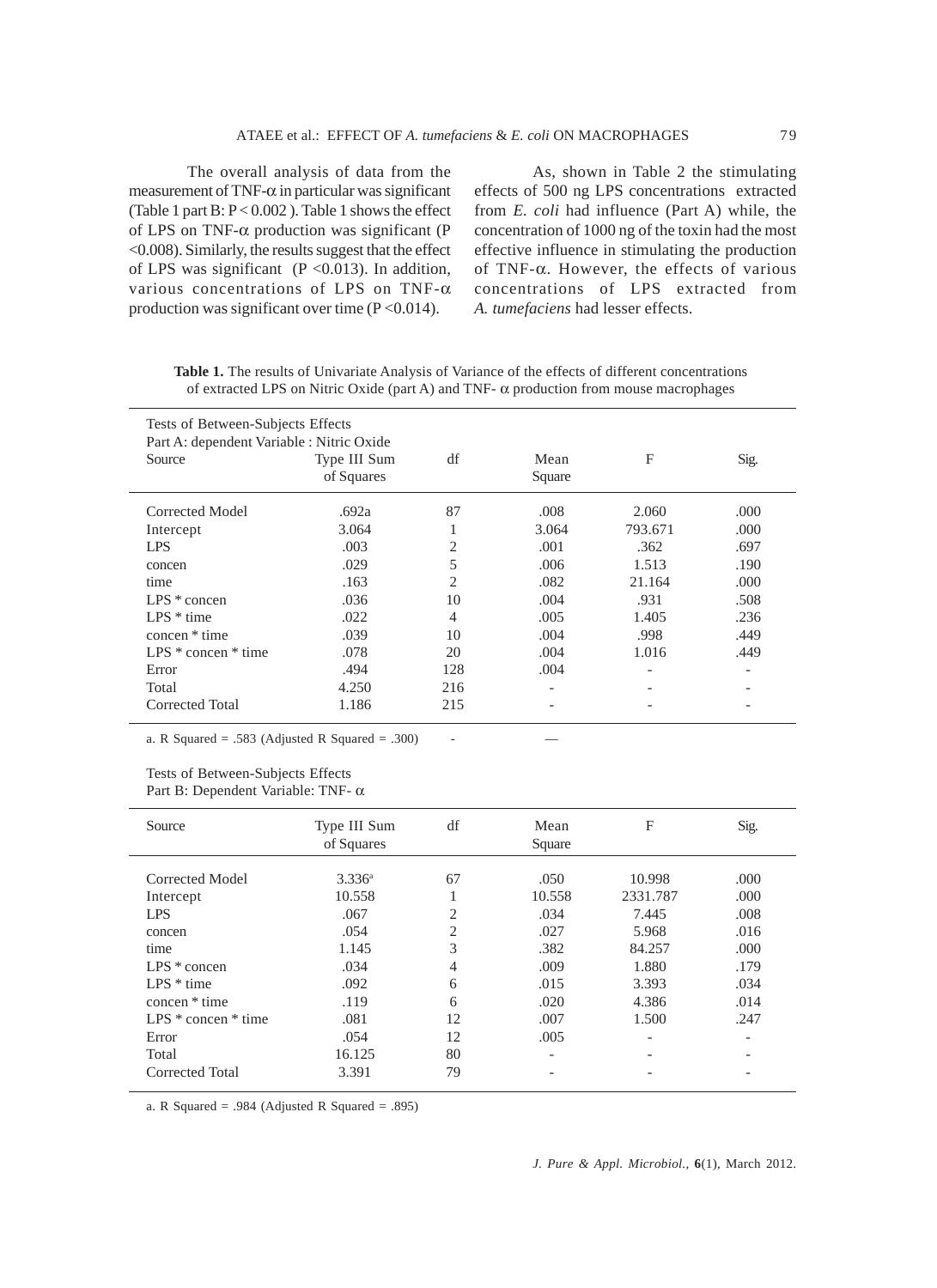| Part A: Dependant variable on Nitric Oxide production |                  |      |       |                         |             |  |
|-------------------------------------------------------|------------------|------|-------|-------------------------|-------------|--|
| <b>LPS</b>                                            | Concen           | Mean | Std.  | 95% Confidence Interval |             |  |
|                                                       |                  |      | Error | Lower Bound             | Upper Bound |  |
| E. coli                                               | Control          | .076 | .025  | .026                    | .126        |  |
|                                                       | 1000n            | .127 | .025  | .077                    | .178        |  |
|                                                       | 500 <sub>n</sub> | .266 | .025  | .216                    | .317        |  |
|                                                       | 250n             | .116 | .025  | .065                    | .166        |  |
|                                                       | 125n             | .104 | .025  | .054                    | .154        |  |
|                                                       | 62.5n            | .102 | .025  | .051                    | .152        |  |
| A.tumefacience                                        | Control          | .077 | .025  | .027                    | .128        |  |
|                                                       | 1000n            | .225 | .025  | .055                    | .315        |  |
|                                                       | 500 <sub>n</sub> | .172 | .025  | .152                    | .252        |  |
|                                                       | 250n             | .111 | .025  | .060                    | .161        |  |
|                                                       | 125n             | .088 | .025  | .038                    | .138        |  |
|                                                       | 62.5n            | .091 | .025  | .040                    | .141        |  |
| Part B: Dependent Variable on TNF- $\alpha$           |                  |      |       |                         |             |  |
| <b>LPS</b>                                            | Concen           | Mean | Std.  | 95% Confidence Interval |             |  |
|                                                       |                  |      | Error | Lower Bound             | Upper Bound |  |

| <b>Table 2.</b> The results of the effects of different concentration of extracted LPS E, coli and A. |
|-------------------------------------------------------------------------------------------------------|
| <i>tumefaciens</i> on Nitric Oxide (part A) and TNF- $\alpha$ production from mouse macrophages?      |

| r art D. Dependent variable on Tivi- a |                  |           |           |                         |             |  |  |
|----------------------------------------|------------------|-----------|-----------|-------------------------|-------------|--|--|
| <b>LPS</b>                             | Concen           | Mean      | Std.      | 95% Confidence Interval |             |  |  |
|                                        |                  |           | Error     | Lower Bound             | Upper Bound |  |  |
| E. coli                                | Control          | .292      | .024      | .240                    | .344        |  |  |
|                                        | 1000n            | .509      | .024      | .458                    | .561        |  |  |
|                                        | 500 <sub>n</sub> | .456      | .024      | .404                    | .508        |  |  |
|                                        | 250n             | .370      | .024      | .318                    | .422        |  |  |
|                                        | 125n             | <b>ND</b> | ND-       | <b>ND</b>               | <b>ND</b>   |  |  |
|                                        | 62.5n            | <b>ND</b> | <b>ND</b> | <b>ND</b>               | <b>ND</b>   |  |  |
| A.tumefacience                         | Control          | .290      | .024      | .240                    | .344        |  |  |
|                                        | 1000n            | .393      | .024      | .341                    | .445        |  |  |
|                                        | 500 <sub>n</sub> | .372      | .024      | .320                    | .424        |  |  |
|                                        | 250n             | .348      | .024      | .296                    | .400        |  |  |
|                                        | 125n             | ND        | <b>ND</b> | <b>ND</b>               | ND.         |  |  |
|                                        | 62.5n            | ND        | <b>ND</b> | <b>ND</b>               | <b>ND</b>   |  |  |

## **DISCUSSION**

In this study, production and purification of LPS showed that the method of Westphall can be appropriate for isolation of LPS from *A. tumefaciens* and *E.coli*. In comparison one of the interesting findings was that the obtained product was much less than other studies<sup>23</sup>. But in terms of biological activity was much more effective than other studies. Results of this study showed that the effect of 1000 ng LPS *A. tumefaciens* stimulating macrophages to produce nitric oxide was equivalent of 500 ng LPS *E.coli*. Nitric oxide produced by macrophages treated with 1000 ng LPS *E.coli* was similar to the control groups. This

suggests that macrophage cells exposed to 1000 ng LPS-mediated nitric oxide production capacity is low. This may be due to toxic effects of LPS *E.coli* on macrophage activity. Hence, the effects of LPS *E. coli* on inducing macrophages to produce TNF-α was more than that of the effects of LPS of *A. tumefacien* (1000 ng LPS of *E.coli* was 0.509 TNF-α production, while the effects of 1000 *ng* of LPS *A. tumefaciens* on TNF-α production was 0.392). This probably indicates that toxicity of LPS *A. tumefaciens* is less than that of LPS *E.coli*.

However, this study was designed to answer the question, whether or not the effect of LPS derived from *A. tumefaciens* as a plant pathogenic bacterium can stimulate macrophages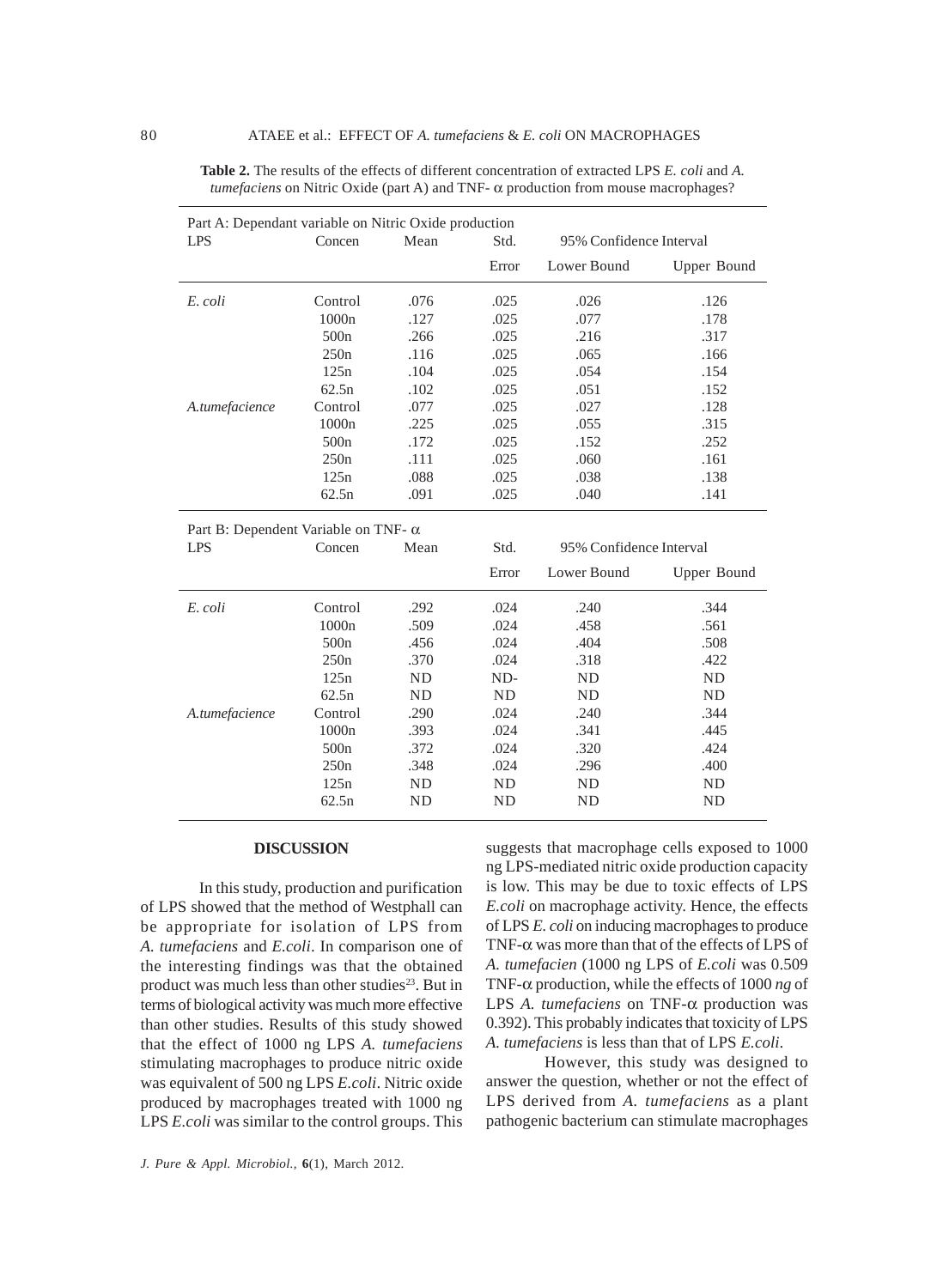

**Fig. 1.** The results of absorbance scanning extracted LPS solution are shown. Sections A and C, demonstrated the solution of crude LPS extracted from *A. tumefaciens* and *E. coli* before enzymatic treatment respectively, are shown. The area under curves revealed the concentration of the product. As scanning the wavelength range 200 to 800 nm with Nanodrop the second peak in the range of 260 to 280 nm which were protein and nucleic acid contamination indicated that after enzymatic treatment and dialysis solution of purified LPS, the second peaks are completely removed (see section B and D)

in the same manner of LPS extracted from *E. coli* as a human pathogenic bacteria. Although, a lot of research had been carried out on the effect on LPSstimulated macrophages, the effects of plant pathogenic bacteria LPS have not been compared with LPS of human pathogenic bacteria to assess the stimulatory effect on macrophages. Hence, this study was unique in this regard.

In this study, two important mediators of immunity namely nitric oxide and TNF- $\alpha$  were addressed. Because previous researchers have shown that, the two principal immunological mediator secreted by activated macrophages are TNF-  $\alpha$  and nitric oxide<sup>24-27</sup>. TNF-  $\alpha$  is a multifunctional cytokine involved in many different pathways, in homeostasis and pathophysiological of mammals<sup>28</sup>. The effects of some biological substances on macrophage stimulatory cytokine production have been investigated. It has been shown that an adjuvant stimulated macrophage IL-10, IL-6, and IL-1beta production, whereas it decreased IL-12, TNF-  $\alpha$  and nitric oxide production<sup>29</sup>.

In our study, the LPS of *A. Tumefaciens* produced low levels of immune mediators. This indicates that*, A. Tumefaciens* LPS could be considered an adjuvant candidate. This issue however, warrants more research.

Furthermore, the actions of TNF-  $\alpha$  on the endothelium and leukocytes are critical for local inflammatory responses to microbes<sup>30</sup>. If inadequate quantities of TNF-  $\alpha$  are present a consequence may be failure to contain infections. However, the ability of this cytokine to cause necrosis of tumors, which is the basis of its nomenclature, is mainly a result of thrombosis of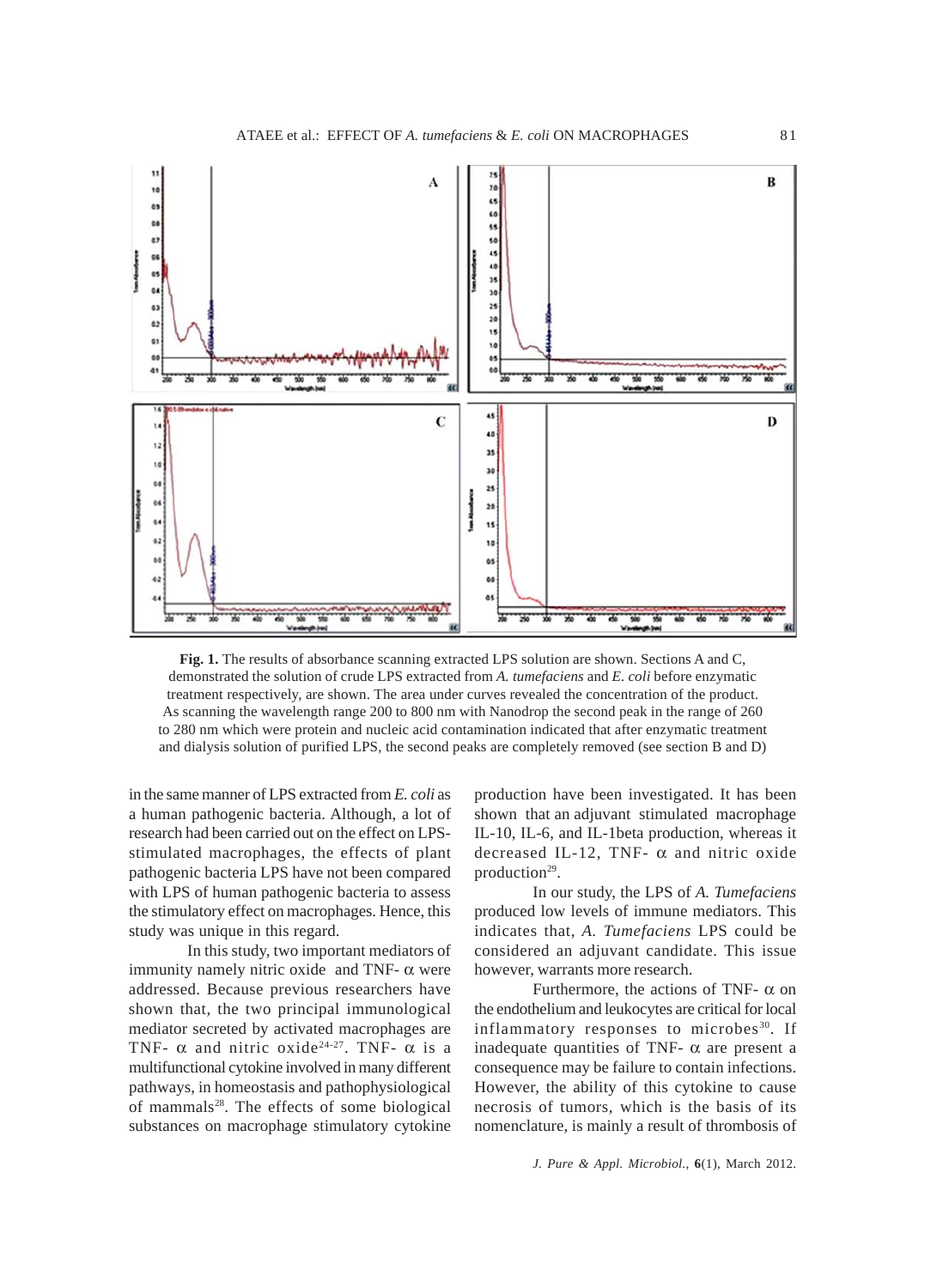tumor blood vessels $31$ . High circulating levels of TNF- $\alpha$  cause's severe metabolic disturbances, such as a fall in blood glucose concentrations to levels incompatible with life. For the aforementioned reasons, the endotoxin-induced large amounts of TNF-α cannot be considered for an adjuvant. This is also true for endotoxin extracted from *E. coli*.

Nitric oxide has potent antimicrobial activity; it also can combine with the superoxide anion to yield even more potent antimicrobial substances. Recent evidence suggests that much of the antimicrobial activity of macrophages against bacteria, fungi, parasitic worms, and protozoa is due to nitric oxide and substances derived from it.

It is well established that, macrophages activated by exposure to lipopolysaccharides (endotoxins) produce nitric oxide, a free radical that is a mediator of the host response to infection $32$ . Incubation of mouse macrophages with LPS extracted from *E. coli* and *A. tumefaciens* at concentrations 10 to 1000 ng/ml resulted in different amounts of nitric oxide secreted. In one study, 1- 10 µg/ml LPS was used for enhanced inducible nitric oxide<sup>33</sup>. This amount was 10 times more than the amount used in this study.

Other researchers used 100 to 1000 ng/ml LPS to stimulate macrophages to produce nitric oxide which, is consistent with the amount used in this study<sup>34, 35</sup>.

#### **CONCLUSION**

The extracted endotoxins in this study induced peritoneal mice macrophages to produce nitric oxide and TNF-α. The findings of this study suggest that the effect of 1000 ng LPS from *A. tumefaciens* was equal to 500 ng LPS from *E.coli* in stimulating macrophages to produce  $TNF-\alpha$  and nitric oxide. In other words, the endotoxin of *A. tumefaciens* was weaker in stimulating and producing these mediators than the *E.coli* endotoxin; 1000 *ng*/ml endotoxin *A. tumefaciens* produced an amount of less than 500 ng/ml of *E.coli* endotoxin. Thus, demonstrating immunomodulatory effectiveness with less toxicity.

#### **ACKNOWLEDGEMENTS**

The authors would like to thank the Head of Baqiyatallah Research Institute Dr. Mostafa Ghanei for financial support of this research (Grant no: 88-550), Dr. Mohammad Hosein Kalantar Motamedi for editing the manuscript, and Dr. Mehdi Kamali for technical assistance.

#### **Conflict of Interests**

Authors have no conflict of interests

#### **REFERENCES**

- 1. Casella CR, Mitchell TC: Putting endotoxin to work for us: monophosphoryl lipid A as a safe and effective vaccine adjuvant. *Cell Mol Life Sci* 2008; **65**: 3231-3240.
- 2. Smit J, Kaltashov IA, Cotter RJ, Vinogradov E, Perry MB, Haider H *et al*.: Structure of a novel lipid A obtained from the lipopolysaccharide of Caulobacter crescentus. *Innate Immun* 2008, **14**: 25-37.
- 3. Bak SP, Amiel E, Walters JJ, Berwin B: Calreticulin requires an ancillary adjuvant for the induction of efficient cytotoxic T cell responses. *Mol Immunol* 2008, **45**: 1414-1423.
- 4. Mata-Haro V, Cekic C, Martin M, Chilton PM, Casella CR, Mitchell TC: The vaccine adjuvant monophosphoryl lipid A as a TRIF-biased agonist of TLR4. *Science* 2007; **316**: 1628-1632.
- 5. Bertok L: Radio-detoxified endotoxin activates natural immunity: a review. *Pathophysiology* 2005; **12**: 85-95.
- 6. Petrov AB, Semenov BF, Vartanyan YP, Zakirov MM, Torchilin VP, Trubetskoy VS *et al*.: Toxicity and immunogenicity of Neisseria meningitidis lipopolysaccharide incorporated into liposomes. *Infect Immun* 1992; **60**: 3897- 3903.
- 7. Ribi E, Cantrell JL, Takayama K, Qureshi N, Peterson J, Ribi HO: Lipid A and immunotherapy. *Rev Infect Dis* 1984; **6**: 567- 572.
- 8. van der Ley P, Steeghs L, Hamstra HJ, ten HJ, Zomer B, van AL: Modification of lipid A biosynthesis in Neisseria meningitidis lpxL mutants: influence on lipopolysaccharide structure, toxicity, and adjuvant activity. *Infect Immun* 2001; **69**: 5981-5990.

<sup>9.</sup> Tomai MA, Solem LE, Johnson AG, Ribi E: The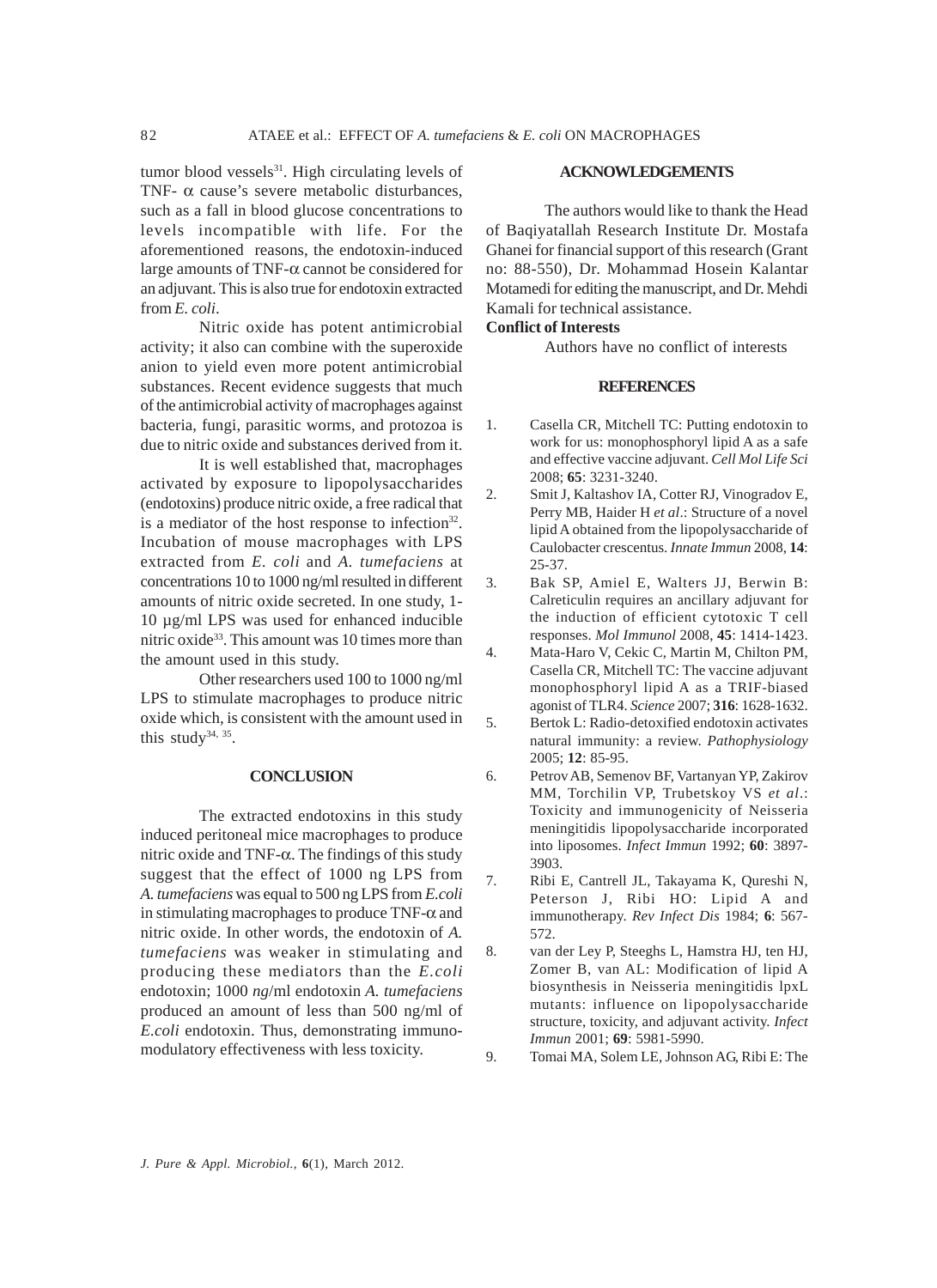adjuvant properties of a nontoxic monophosphoryl lipid A in hyporesponsive and aging mice. *J Biol Response Mod* 1987; **6**: 99- 107.

- 10. Beutler B: Endotoxin antagonism: conceptual basis and therapeutic potential. *Expert Opin Ther Targets* 2002; **6**: 147-158.
- 11. Someya K, Tsutomi Y, Soga T, Akahane K: A lipid A analog inhibits LPS-induced cytokine expression and improves survival in endotoxemic mice. *Immunopharmacol Immunotoxicol* 1996; **18**: 477-495.
- 12. Calin Popa, Shahla Abdollahi-Roodsaz, Leo A B Joosten, Nozomi Takahashi, Tom Sprong, Giovanni Matera, and et al. *Bartonella quintana* lipopolysaccharide is a Natural Antagonist of Toll-Like Receptor 4. *Infection and Immunity* 2007; **75**(10): 4831–4837.
- 13. Several investigators have reported immunomodulatory effect of bacterial endotoxin (Friedman H, Blanchard DK, Newton C, Klein T, Stewart W, Keler T *et al*.: Distinctive immunomodulatory effects of endotoxin and nontoxic lipopolysaccharide derivatives in lymphoid cell cultures. *J Biol Response Mod* 1987; **6**: 664-677.
- 14. Tomai MA, Solem LE, Johnson AG, Ribi E: The adjuvant properties of a nontoxic monophosphoryl lipid A in hyporesponsive and aging mice. *J Biol Response Mod* 1987; **6**: 99- 107.
- 15. Galanos C, Luderitz D, Westphal O: A new method for the extraction of R. lipopolysaccharide. *Eur J Biochem* 1969, **9:** 945- 949.
- 16. Westphal O, Luderitz O, Bister F: Uber die Extraktion von Bacterien mit Phenol-Wasser. *Z Naturforsch* 1952; **78**: 155.
- 17. Zhou Q, Desta T, Fenton M, Graves DT, Amar S: Cytokine Profiling of Macrophages Exposed to Porphyromonas gingivalis, Its Lipopolysaccharide, or Its FimA Protein. *Infect Immun* 2005; **73**: 935-943.
- 18- Overbergh L, Decallonne B, Valckx D, Verstuyf A, Depovere J, Laureys J *et al*.: Identification and immune regulation of 25-hydroxyvitamin  $D-1-\hat{I}$  -hydroxylase in murine macrophages. *Clin Exp Immunol* 2000; **120**: 139-146.
- 19. Ahmadi-Renani K, McCruden AB: Sex differences in macrophage Nitric Oxide production. *Iran J Med Sci* 1998; **23**(1-2): 42-7.
- 20. Grisham MB, Johnson GG, Lancaster JR, Jr.: Quantitation of nitrate and nitrite in extracellular fluids. *Methods Enzymol* 1996; **268**: 237-46, 237-246.
- 21. Misko TP, Schilling RJ, Salvemini D, Moore WM, Currie MG: A fluorometric assay for the measurement of nitrite in biological samples. *Anal Biochem* 1993; **214**: 11-16.
- 22. Green LC, Wagner DA, Glogowski J, Skipper PL, Wishnok JS, Tannenbaum SR: Analysis of nitrate, nitrite, and [15N] nitrate in biological fluids. *Anal Biochem* 1982; **126**: 131-138.
- 23. Tirsoaga A, Novikov A, Adib-Conquy M, Werts C, Fitting C, Cavaillon JM, et al. Simple Method for Repurification of Endotoxins for Biological Use. *Applied and Environmental Microbiology* 2007; **73**(6): 1803-1808.
- 24. Reykdal S, Abboud C, Liesveld J: Effect of nitric Oxidee production and oxygen tension on progenitor preservation in ex vivo culture. *Exp Hematol* 1999, **27**: 441-450.
- 25. Guo HT, Cai CQ, Schroeder RA, Kuo PC: Nitric Oxidee is necessary for CC-class chemokine expression in endotoxin-stimulated ANA-1 murine macrophages. *Immunol Lett* 2002; **80**: 21-26.
- 26. Kapur S, Picard F, Perreault M, Deshaies Y, Marette A: Nitric Oxidee: a new player in the modulation of energy metabolism. *Int J Obes Relat Metab Disord* 2000; **24** Suppl 4:S36-40: S36-S40.
- 27. Rocha RA, Silva RA, Assed S, Medeiros AI, Faccioli LH, Pecora JD *et al*.: Nitric Oxidee detection in cell culture exposed to LPS after Er:YAG laser irradiation. *Int Endod J* 2009; **42**: 992-996.
- 28. Zissel G, Schlaak J, Schlaak M, Muller-Quernheim J: Regulation of cytokine release by alveolar macrophages treated with interleukin-4, interleukin-10, or transforming growth factor beta. *Eur Cytokine Netw* 1996; **7**: 59-66.
- 29. Cong Y, Oliver AO, Elson CO: Effects of cholera toxin on macrophage production of costimulatory cytokines. *Eur J Immunol* 2001; **31**: 64-71.
- 30. Chanani NK, Cowan DB, Takeuchi K, Poutias DN, Garcia LM, del Nido PJ *et al*.: Differential effects of amrinone and milrinone upon myocardial inflammatory signaling. *Circulation* 2002; **106**: I284-I289.
- 31. Sakon M, Tachiyama G, Kambayashi J, Ohshiro T, Mori T: Studies on blood sample preparation for clinical endotoxin assay. *Thromb Res* 1986; **43**: 361-365.
- 32. Lyons CR, Orloff GJ, Cunningham JM: Molecular cloning and functional expression of an inducible nitric Oxidee synthase from a murine macrophage cell line. *J Biol Chem* 1992; **267**: 6370-6374.